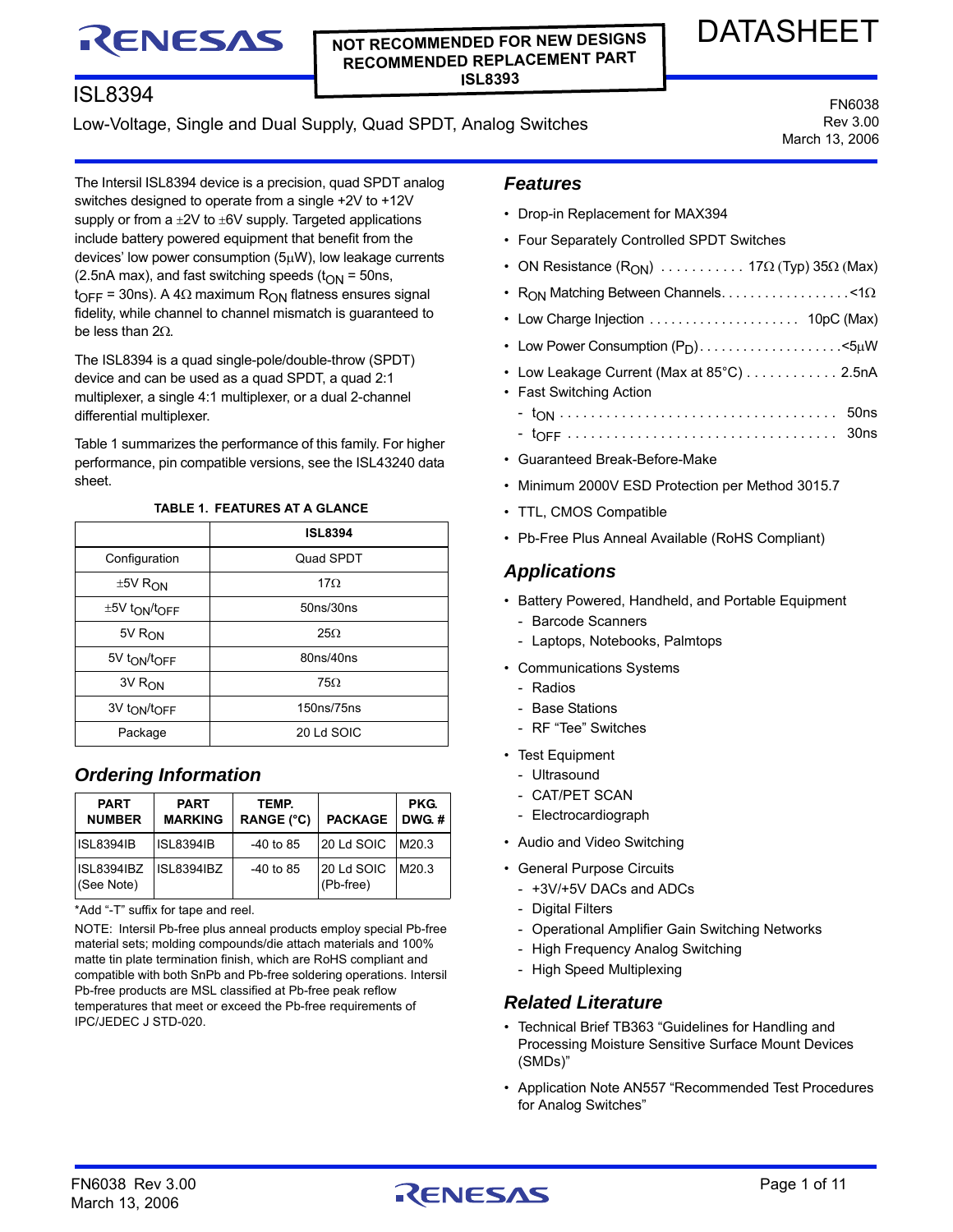# **Pinout** (Note [1\)](#page-1-0)



NOTE:

<span id="page-1-0"></span>1. Switches Shown for Logic "0" Input.

# *Truth Table*

| <b>LOGIC</b> | <b>ISL8394</b><br><b>NO SW</b> | <b>ISL8394</b><br><b>NC SW</b> |
|--------------|--------------------------------|--------------------------------|
|              | OFF                            | OΝ                             |
|              | ON                             | OFF                            |

NOTE: Logic "0"  $\leq$  0.8V. Logic "1"  $\geq$  2.4V.

# *Pin Descriptions*

| <b>PIN</b> | <b>FUNCTION</b>                                                                  |
|------------|----------------------------------------------------------------------------------|
| V+         | Positive Power Supply Input                                                      |
| $V -$      | Negative Power Supply Input. Connect to GND for<br>Single Supply Configurations. |
| GND        | <b>Ground Connection</b>                                                         |
| IN         | Digital Control Input                                                            |
| COM        | Analog Switch Common Pin                                                         |
| NO.        | Analog Switch Normally Open Pin                                                  |
| NC.        | Analog Switch Normally Closed Pin                                                |
| N C.       | No Internal Connection                                                           |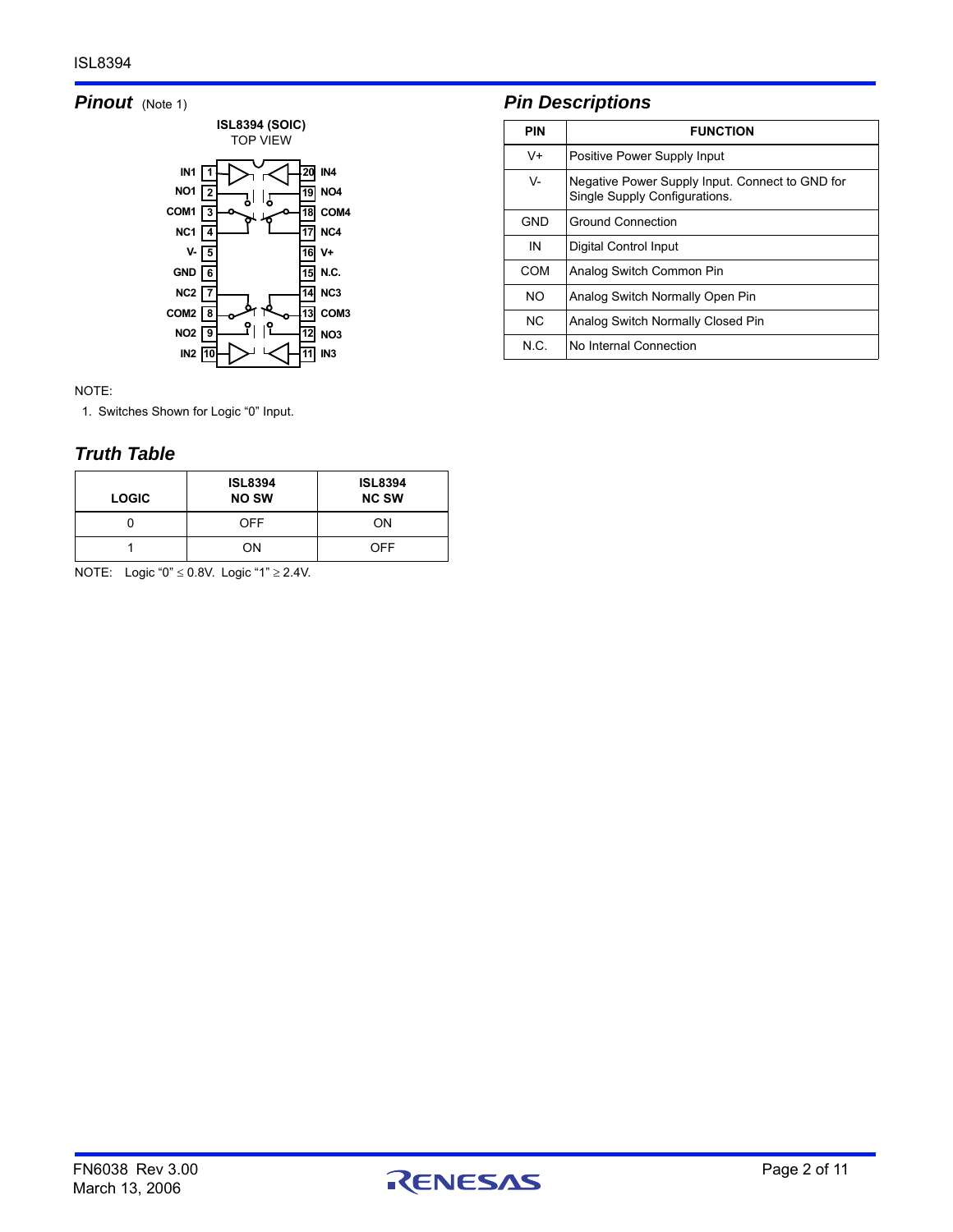#### Absolute Maximum Ratings **National Information** Thermal Information

| Peak Current, IN, NO, NC, or COM                |
|-------------------------------------------------|
| (Pulsed 1ms, 10% Duty Cycle, Max) 100mA         |
| ESD Rating (Per MIL-STD-883 Method 3015). > 2kV |
|                                                 |

#### **Operating Conditions**

#### Temperature Range ISL8394IX . . . . . . . . . . . . . . . . . . . . . . . . . . . . . . . . . -40°C to 85°C

| Thermal Resistance (Typical, Note 3)                 | $\theta$ <sub>JA</sub> (°C/W) |
|------------------------------------------------------|-------------------------------|
|                                                      | 95                            |
| Maximum Junction Temperature (Plastic Package) 150°C |                               |
| Moisture Sensitivity (See Technical Brief TB363)     |                               |
|                                                      |                               |
|                                                      |                               |
| Maximum Lead Temperature (Soldering 10s) 300°C       |                               |
| (Lead Tips Only)                                     |                               |

*CAUTION: Stresses above those listed in "Absolute Maximum Ratings" may cause permanent damage to the device. This is a stress only rating and operation of the device at these or any other conditions above those indicated in the operational sections of this specification is not implied.*

NOTES:

2. Signals on NC, NO, COM, or IN exceeding V+ or V- are clamped by internal diodes. Limit forward diode current to maximum current ratings.

3.  $\theta$ <sub>JA</sub> is measured with the component mounted on a low effective thermal conductivity test board in free air. See Tech Brief TB379 for details.

Electrical Specifications:  $\pm$ 5V Supply Test Conditions: V<sub>SUPPLY</sub> =  $\pm$ 4.5V to  $\pm$ 5.5V, GND = 0V, V<sub>INH</sub> = 2.4V, V<sub>INL</sub> = 0.8V (Note 4), Unless Otherwise Specified

| <b>PARAMETER</b>                                      | <b>TEST CONDITIONS</b>                                                                                                                      | <b>TEMP</b><br>$(^{\circ}C)$ | (NOTE 5)<br><b>MIN</b>                                                                                                                                                                                                                                                                                                                                                                               | <b>TYP</b>               | (NOTE 5)<br><b>MAX</b>                                                                                                                                | <b>UNITS</b> |
|-------------------------------------------------------|---------------------------------------------------------------------------------------------------------------------------------------------|------------------------------|------------------------------------------------------------------------------------------------------------------------------------------------------------------------------------------------------------------------------------------------------------------------------------------------------------------------------------------------------------------------------------------------------|--------------------------|-------------------------------------------------------------------------------------------------------------------------------------------------------|--------------|
| <b>ANALOG SWITCH CHARACTERISTICS</b>                  |                                                                                                                                             |                              |                                                                                                                                                                                                                                                                                                                                                                                                      |                          |                                                                                                                                                       |              |
| Analog Signal Range, VANALOG                          |                                                                                                                                             | Full                         | $V -$                                                                                                                                                                                                                                                                                                                                                                                                |                          | $V +$                                                                                                                                                 | $\vee$       |
| ON Resistance, RON                                    | $V_S = \pm 4.5V$ , $I_{COM} = 10$ mA, $V_{NO}$ or $V_{NC} = \pm 3.5V$ ,                                                                     | 25                           |                                                                                                                                                                                                                                                                                                                                                                                                      | 17                       | 35                                                                                                                                                    | Ω            |
|                                                       | (See Figure 5)                                                                                                                              | Full                         | $\blacksquare$                                                                                                                                                                                                                                                                                                                                                                                       |                          | 45                                                                                                                                                    | Ω            |
| R <sub>ON</sub> Matching Between Channels,            | $V_S = \pm 5V$ , I <sub>COM</sub> = 10mA, $V_{NO}$ or $V_{NC} = \pm 3V$                                                                     | 25                           | $\overline{\phantom{a}}$                                                                                                                                                                                                                                                                                                                                                                             | 0.5                      | $\overline{c}$                                                                                                                                        | Ω            |
| $\Delta R_{ON}$                                       |                                                                                                                                             | Full                         | $\overline{\phantom{a}}$                                                                                                                                                                                                                                                                                                                                                                             | $\overline{\phantom{a}}$ | 4                                                                                                                                                     | Ω            |
| RON Flatness, R <sub>FLAT(ON)</sub>                   | $V_S = \pm 5V$ , $I_{COM} = 10$ mA, $V_{NO}$ or $V_{NC} = \pm 3V$ , 0V,                                                                     | 25                           | $\overline{\phantom{a}}$                                                                                                                                                                                                                                                                                                                                                                             | $\overline{\phantom{a}}$ | 4                                                                                                                                                     | Ω            |
|                                                       | (Note 7)                                                                                                                                    | Full                         | $\overline{\phantom{a}}$                                                                                                                                                                                                                                                                                                                                                                             |                          | 6<br>Ω<br>0.2<br>nA<br>2.5<br>nA<br>0.4<br>nA<br>5<br>nA<br>V<br>$\overline{\phantom{0}}$<br>V<br>0.8<br>$\mathbf{1}$<br>μA<br>130<br>ns<br>175<br>ns |              |
| NO or NC OFF Leakage Current,<br>INO(OFF) OF INC(OFF) | $V_S = \pm 5.5V$ , $V_{COM} = \pm 4.5V$ , $V_{NO}$ or $V_{NC} = +4.5V$ ,                                                                    | 25                           | $-0.2$                                                                                                                                                                                                                                                                                                                                                                                               |                          |                                                                                                                                                       |              |
|                                                       | (Note 6)                                                                                                                                    | Full                         | $-2.5$<br>25<br>$-0.4$<br>$\overline{a}$<br>Full<br>-5<br>$\overline{\phantom{a}}$<br>Full<br>2.4<br>$\overline{\phantom{m}}$<br>Full<br>Full<br>$-1$<br>25<br>$\overline{a}$<br>50<br>Full<br>$\overline{\phantom{a}}$<br>25<br>30<br>75<br>$\overline{\phantom{a}}$<br>Full<br>100<br>$\blacksquare$<br>$\overline{a}$<br>25<br>$\overline{2}$<br>10<br>$\overline{\phantom{a}}$<br>$\overline{a}$ |                          |                                                                                                                                                       |              |
| COM ON Leakage Current,<br>COM(ON)                    | $V_S = \pm 5.5V$ , $V_{COM} = V_{NO}$ or $V_{NC} = \pm 4.5V$ , (Note 6)                                                                     |                              |                                                                                                                                                                                                                                                                                                                                                                                                      |                          |                                                                                                                                                       |              |
|                                                       |                                                                                                                                             |                              |                                                                                                                                                                                                                                                                                                                                                                                                      |                          |                                                                                                                                                       |              |
| <b>DIGITAL INPUT CHARACTERISTICS</b>                  |                                                                                                                                             |                              |                                                                                                                                                                                                                                                                                                                                                                                                      |                          |                                                                                                                                                       |              |
| Input Voltage High, VINH                              |                                                                                                                                             |                              |                                                                                                                                                                                                                                                                                                                                                                                                      |                          |                                                                                                                                                       |              |
| Input Voltage Low, V <sub>INI</sub>                   |                                                                                                                                             |                              |                                                                                                                                                                                                                                                                                                                                                                                                      |                          |                                                                                                                                                       |              |
| Input Current, I <sub>INH</sub> , I <sub>INL</sub>    | $V_S = \pm 5.5V$ , $V_{IN} = 0V$ or V+                                                                                                      |                              |                                                                                                                                                                                                                                                                                                                                                                                                      |                          |                                                                                                                                                       |              |
| <b>DYNAMIC CHARACTERISTICS</b>                        |                                                                                                                                             |                              |                                                                                                                                                                                                                                                                                                                                                                                                      |                          |                                                                                                                                                       |              |
| Turn-ON Time, t <sub>ON</sub>                         | $V_S = \pm 4.5V$ , $V_{NO}$ or $V_{NC} = \pm 3V$ , R <sub>L</sub> = 300 $\Omega$ , C <sub>L</sub> = 35pF,                                   |                              |                                                                                                                                                                                                                                                                                                                                                                                                      |                          |                                                                                                                                                       |              |
|                                                       | $V_{IN}$ = 0 to 3V, (See Figure 1)                                                                                                          |                              |                                                                                                                                                                                                                                                                                                                                                                                                      |                          |                                                                                                                                                       |              |
| Turn-OFF Time, t <sub>OFF</sub>                       | $V_S = \pm 4.5V$ , $V_{NO}$ or $V_{NC} = \pm 3V$ , R <sub>L</sub> = 300 $\Omega$ , C <sub>L</sub> = 35pF,                                   |                              |                                                                                                                                                                                                                                                                                                                                                                                                      |                          |                                                                                                                                                       | ns           |
|                                                       | $V_{IN}$ = 0 to 3V, (See Figure 1)                                                                                                          |                              |                                                                                                                                                                                                                                                                                                                                                                                                      |                          |                                                                                                                                                       | ns           |
| Break-Before-Make Time Delay, tn                      | $V_S = \pm 5.5V$ , $V_{NO}$ or $V_{NC} = 3V$ , R <sub>L</sub> = 300 $\Omega$ , C <sub>L</sub> = 35pF,<br>$V_{IN}$ = 0 to 3V, (See Figure 3) |                              |                                                                                                                                                                                                                                                                                                                                                                                                      |                          |                                                                                                                                                       | ns           |
| Charge Injection, Q                                   | $C_1$ = 1.0nF, V <sub>G</sub> = 0V, R <sub>G</sub> = 0Ω, (See Figure 2)                                                                     | 25                           |                                                                                                                                                                                                                                                                                                                                                                                                      | 5                        | 10                                                                                                                                                    | рC           |
| NO OFF Capacitance, COFF                              | $f = 1$ MHz, $V_{NO}$ or $V_{NC} = V_{COM} = 0V$ , (See Figure 7)                                                                           | 25                           |                                                                                                                                                                                                                                                                                                                                                                                                      | 12                       | $\blacksquare$                                                                                                                                        | pF           |

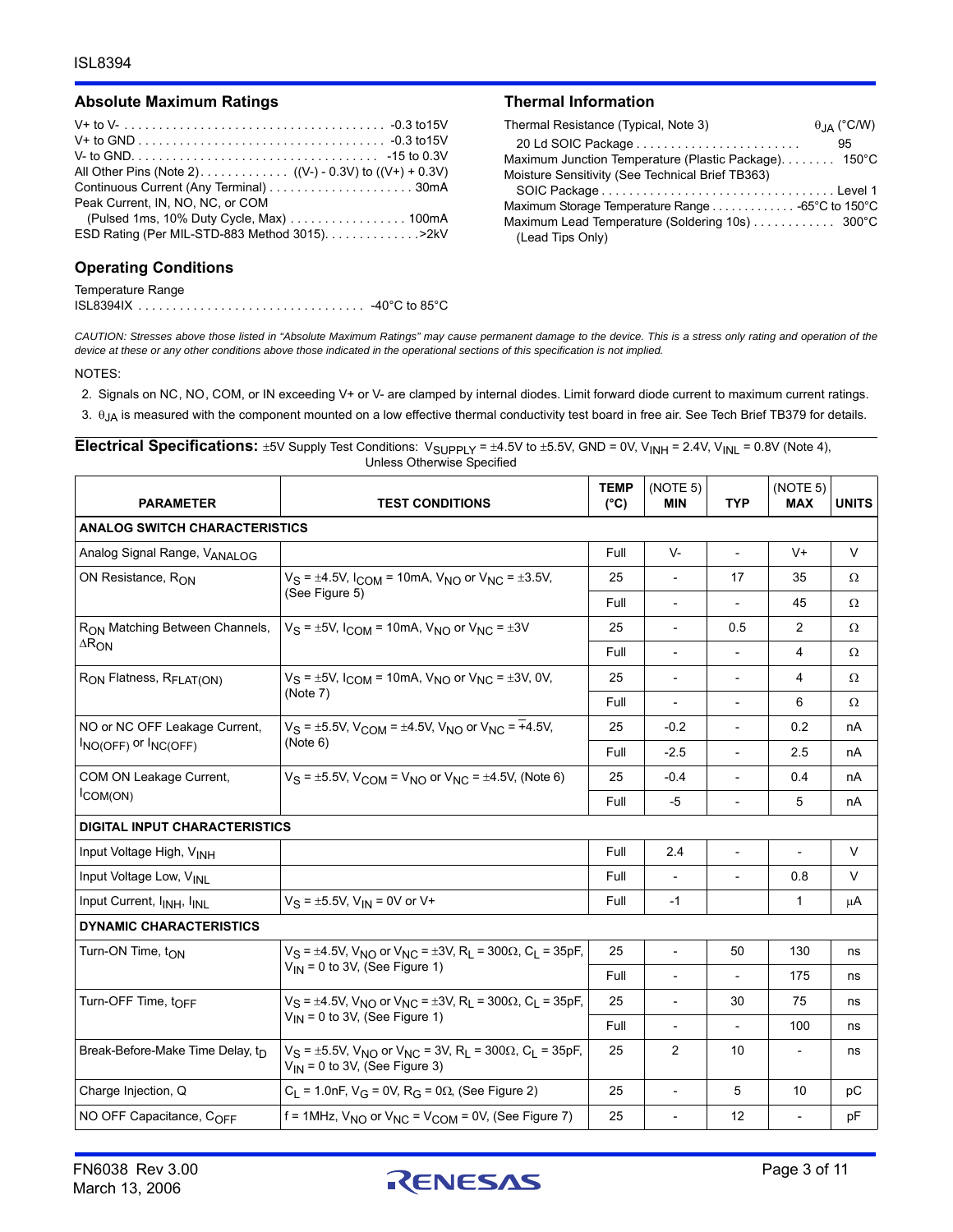#### **Electrical Specifications:**  $\pm$ 5V Supply Test Conditions:  $V_{\text{SUPPLY}} = \pm 4.5V$  to  $\pm$ 5.5V, GND = 0V, V<sub>INH</sub> = 2.4V, V<sub>INL</sub> = 0.8V (Note 4), Unless Otherwise Specified **(Continued)**

| <b>PARAMETER</b>                         | <b>TEST CONDITIONS</b>                                          | <b>TEMP</b><br>(°C) | (NOTE 5)<br><b>MIN</b> | <b>TYP</b>               | (NOTE 5)<br><b>MAX</b>   | <b>UNITS</b> |
|------------------------------------------|-----------------------------------------------------------------|---------------------|------------------------|--------------------------|--------------------------|--------------|
| NC OFF Capacitance, C <sub>OFF</sub>     | f = 1MHz, $V_{NO}$ or $V_{NC}$ = $V_{COM}$ = 0V, (See Figure 7) | 25                  |                        | 12                       | $\overline{\phantom{0}}$ | pF           |
| COM ON Capacitance, C <sub>COM(ON)</sub> | f = 1MHz, $V_{NO}$ or $V_{NC}$ = $V_{COM}$ = 0V, (See Figure 7) | 25                  |                        | 39                       | $\overline{\phantom{a}}$ | рF           |
| OFF Isolation                            | $R_1 = 50\Omega$ , $C_1 = 15pF$ , f = 1MHz,                     | 25                  |                        | 71                       | $\overline{\phantom{a}}$ | dB           |
| Crosstalk, (Note 8)                      | $V_{NO}$ or $V_{NC}$ = 1 $V_{RMS}$ , (See Figures 4 and 6)      | 25                  |                        | $-92$                    | $\overline{\phantom{a}}$ | dB           |
| <b>POWER SUPPLY CHARACTERISTICS</b>      |                                                                 |                     |                        |                          |                          |              |
| Power Supply Range                       |                                                                 | Full                | $+2.0$                 |                          | $+6$                     | V            |
| Positive Supply Current, I+              | $V_S = \pm 5.5V$ , $V_{IN} = 0V$ or V+, Switch On or Off        | 25                  | -1                     | 0.01                     | 1                        | μA           |
|                                          |                                                                 | Full                | $-1$                   | $\overline{\phantom{a}}$ | 1                        | μA           |
| Negative Supply Current, I-              |                                                                 | 25                  | -1                     | 0.01                     | 1                        | μA           |
|                                          |                                                                 | Full                | $-1$                   |                          |                          | μA           |

NOTES:

- 4.  $V_{IN}$  = Input voltage to perform proper function.
- 5. The algebraic convention, whereby the most negative value is a minimum and the most positive a maximum, is used in this data sheet.
- 6. Leakage parameter is 100% tested at high temp, and guaranteed by correlation at 25°C.
- 7. Flatness is defined as the difference between maximum and minimum value of on-resistance over the specified analog signal range. Flatness specifications are guaranteed only with specified voltages.
- 8. Between any two switches.

**Electrical Specifications: 5V Supply** Test Conditions:  $V_+ = +4.5V$  to  $+5.5V$ ,  $V_-=$  GND = 0V,  $V_{INH} = 2.4V$ ,  $V_{INL} = 0.8V$  (Note 4), Unless Otherwise Specified

| <b>PARAMETER</b>                                   | <b>TEST CONDITIONS</b>                                                                                     | <b>TEMP</b><br>$(^{\circ}C)$ | <b>MIN</b><br>(NOTE 5)                                    | <b>TYP</b>                    | <b>MAX</b><br>(NOTE 5) | <b>UNITS</b> |
|----------------------------------------------------|------------------------------------------------------------------------------------------------------------|------------------------------|-----------------------------------------------------------|-------------------------------|------------------------|--------------|
| <b>ANALOG SWITCH CHARACTERISTICS</b>               |                                                                                                            |                              |                                                           |                               |                        |              |
| Analog Signal Range, VANALOG                       |                                                                                                            | Full                         | $\Omega$                                                  | $\overline{\phantom{a}}$      | $V +$                  | V            |
| ON Resistance, RON                                 | $V_+$ = 5V, $I_{COM}$ = 1.0mA, $V_{NO}$ or $V_{NC}$ = 3.5V,                                                | 25                           |                                                           | 25                            | 65                     | Ω            |
|                                                    | (See Figure 5)                                                                                             | Full                         | $\overline{\phantom{a}}$                                  | $\overline{\phantom{a}}$      | 75                     | Ω            |
| R <sub>ON</sub> Matching Between Channels,         | $V_1 = 5V$ , $I_{COM} = 1.0$ mA, $V_{NO}$ or $V_{MC} = 3V$                                                 | 25                           | $\blacksquare$                                            | 0.5                           | 2                      | Ω            |
| $\Delta R_{ON}$                                    |                                                                                                            | Full                         | $\overline{\phantom{a}}$                                  | $\overline{\phantom{a}}$      | 4                      | Ω            |
| R <sub>ON</sub> Flatness, R <sub>FLAT(ON)</sub>    | $V_+$ = 5V, $I_{COM}$ = 1.0mA, $V_{NO}$ or $V_{NC}$ = 1V, 2V, 3V,                                          | 25                           | $\overline{\phantom{a}}$                                  | 6<br>$\overline{\phantom{a}}$ |                        | Ω            |
|                                                    | (Note 7)                                                                                                   | Full                         | 8<br>$\overline{\phantom{a}}$<br>$\overline{\phantom{a}}$ |                               | Ω                      |              |
| NO or NC OFF Leakage Current,                      | $V_+$ = 5.5V, V <sub>COM</sub> = 1V, 4.5V, V <sub>NO</sub> or V <sub>NC</sub> = 4.5V, 1V,                  | 25                           | $-0.2$                                                    | $\overline{\phantom{a}}$      | 0.2                    | nA           |
| $I_{NO(OFF)}$ or $I_{NCOFF}$                       | (Note 6)                                                                                                   | Full                         | $-2.5$                                                    | $\overline{\phantom{a}}$      | 2.5                    | nA           |
| COM ON Leakage Current,                            | $V_+$ = 5.5V, V <sub>COM</sub> = V <sub>NO</sub> or V <sub>NC</sub> = 4.5V, (Note 6)                       | 25                           | $-0.4$                                                    | $\overline{a}$                | 0.4                    | nA           |
| COM(ON)                                            |                                                                                                            | Full                         | -5                                                        | $\overline{\phantom{a}}$      | 5                      | nA           |
| <b>DIGITAL INPUT CHARACTERISTICS</b>               |                                                                                                            |                              |                                                           |                               |                        |              |
| Input Voltage High, V <sub>INH</sub>               |                                                                                                            | Full                         | 2.4                                                       | $\overline{\phantom{a}}$      | $\overline{a}$         | V            |
| Input Voltage Low, V <sub>INI</sub>                |                                                                                                            | Full                         | $\overline{\phantom{a}}$                                  | $\overline{\phantom{a}}$      | 0.8                    | $\vee$       |
| Input Current, I <sub>INH</sub> , I <sub>INL</sub> | $V + = 5.5V$ , $V_{IN} = 0V$ or $V +$                                                                      | Full                         | $-1$                                                      | $\overline{\phantom{a}}$      | $\mathbf{1}$           | μA           |
| <b>DYNAMIC CHARACTERISTICS</b>                     |                                                                                                            |                              |                                                           |                               |                        |              |
| Turn-ON Time, t <sub>ON</sub>                      | V+ = 4.5V, V <sub>NO</sub> or V <sub>NC</sub> = 3V, R <sub>L</sub> = 300 $\Omega$ , C <sub>L</sub> = 35pF, | 25                           | $\overline{a}$                                            | 80                            | 250                    | ns           |
|                                                    | $V_{IN}$ = 0 to 3V, (See Figure 1)                                                                         | Full                         |                                                           | $\overline{\phantom{a}}$      | 300                    | ns           |

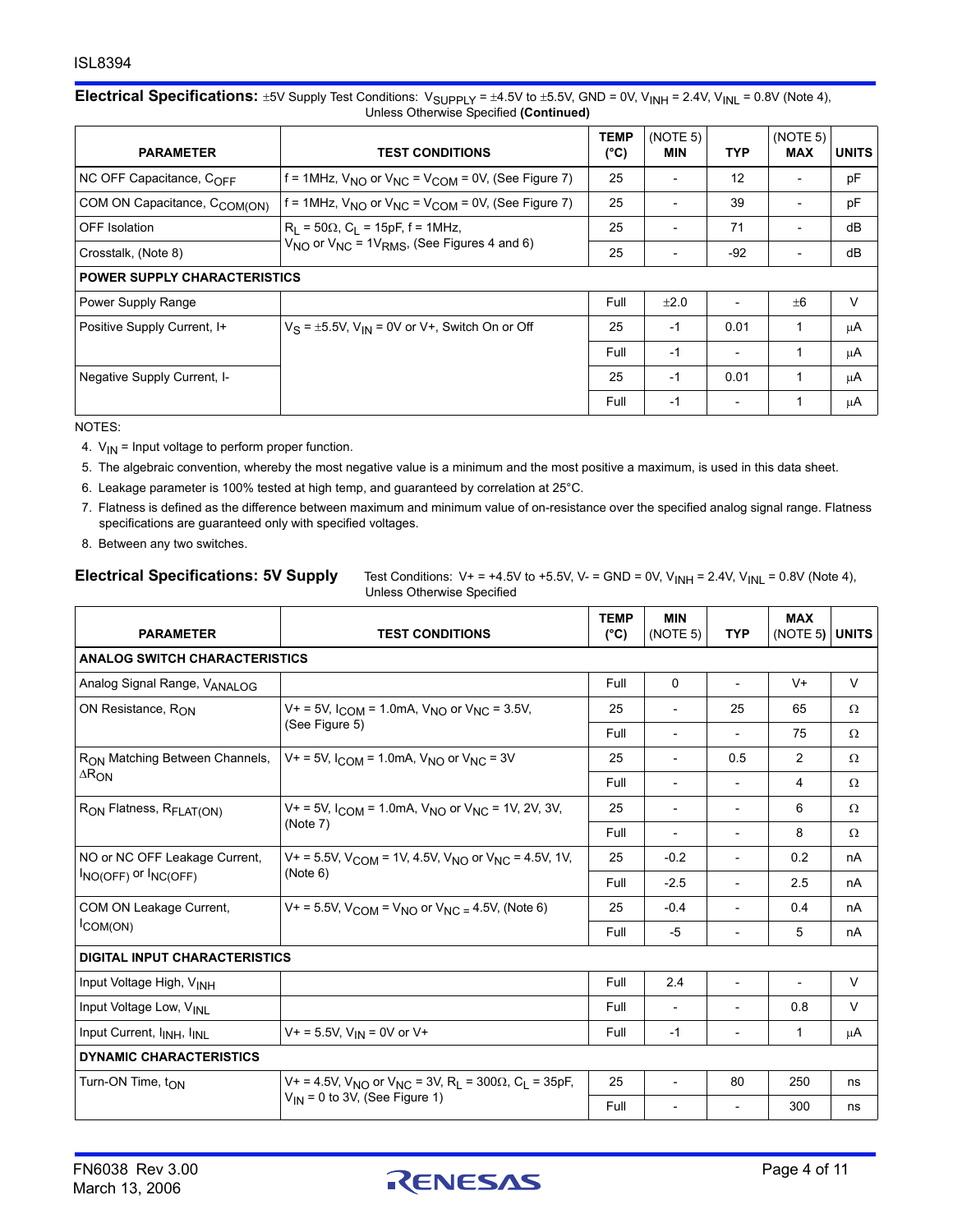Electrical Specifications: 5V Supply Test Conditions: V+ = +4.5V to +5.5V, V- = GND = 0V, V<sub>INH</sub> = 2.4V, V<sub>INL</sub> = 0.8V (Note 4), Unless Otherwise Specified **(Continued)**

| <b>PARAMETER</b>                             | <b>TEST CONDITIONS</b>                                                                                                                 | <b>TEMP</b><br>$(^{\circ}C)$ | <b>MIN</b><br>(NOTE 5) | <b>TYP</b>                                                                                                                                   | <b>MAX</b> | <b>UNITS</b> |
|----------------------------------------------|----------------------------------------------------------------------------------------------------------------------------------------|------------------------------|------------------------|----------------------------------------------------------------------------------------------------------------------------------------------|------------|--------------|
| Turn-OFF Time, $t_{\text{OFF}}$              | V+ = 4.5V, V <sub>NO</sub> or V <sub>NC</sub> = 3V, R <sub>I</sub> = 300 $\Omega$ , C <sub>I</sub> = 35pF,                             | 25                           |                        | 40                                                                                                                                           | 125        | ns           |
|                                              | $V_{IN}$ = 0 to 3V, (See Figure 1)                                                                                                     | Full                         |                        | (NOTE 5)<br>175<br>20<br>$\overline{\phantom{0}}$<br>5<br>3<br>12<br>$\overline{\phantom{a}}$<br>0.01<br>$\mathbf{1}$<br>1<br>1<br>0.01<br>1 | ns         |              |
| Break-Before-Make Time Delay, $t_{\text{D}}$ | $V_1 = 5.5V$ , $V_{N}$ or $V_{NC} = 3V$ , R <sub>1</sub> = 300 $\Omega$ , C <sub>1</sub> = 35pF,<br>$V_{IN}$ = 0 to 3V, (See Figure 3) | 25                           | 5                      |                                                                                                                                              |            | ns           |
| Charge Injection, Q                          | $C_L$ = 1.0nF, $V_G$ = 0V, R <sub>G</sub> = 0 $\Omega$ , (See Figure 2)                                                                | 25                           |                        |                                                                                                                                              |            | pC           |
| <b>POWER SUPPLY CHARACTERISTICS</b>          |                                                                                                                                        |                              |                        |                                                                                                                                              |            |              |
| Power Supply Range                           |                                                                                                                                        | Full                         | $\mathcal{P}$          |                                                                                                                                              |            | $\vee$       |
| Positive Supply Current, I+                  | $V_+$ = 5.5V, V- = 0V, V <sub>IN</sub> = 0V or V+, Switch On or Off                                                                    | 25                           | $-1$                   |                                                                                                                                              |            | μA           |
|                                              |                                                                                                                                        | Full                         | $-1$                   |                                                                                                                                              |            | μA           |
| Negative Supply Current, I-                  |                                                                                                                                        | 25                           | $-1$                   |                                                                                                                                              |            | μA           |
|                                              |                                                                                                                                        | Full                         | $-1$                   |                                                                                                                                              |            | μA           |

Electrical Specifications: 3.3V Supply Test Conditions: V+ = +3.0V to +3.6V, V- = GND = 0V, V<sub>INH</sub> = 2.4V, V<sub>INL</sub> = 0.8V (Note 4), Unless Otherwise Specified

| <b>PARAMETER</b>                                   | <b>TEST CONDITIONS</b>                                                                                                                                | <b>TEMP</b><br>$(^{\circ}C)$ | MIN<br>(NOTE 5)          | <b>TYP</b>               | <b>MAX</b><br>(NOTE 5)   | <b>UNITS</b> |  |  |
|----------------------------------------------------|-------------------------------------------------------------------------------------------------------------------------------------------------------|------------------------------|--------------------------|--------------------------|--------------------------|--------------|--|--|
| <b>ANALOG SWITCH CHARACTERISTICS</b>               |                                                                                                                                                       |                              |                          |                          |                          |              |  |  |
| Analog Signal Range, VANALOG                       |                                                                                                                                                       | Full                         | $\mathbf{0}$             | $\overline{\phantom{a}}$ | V+                       | $\vee$       |  |  |
| ON Resistance, $R_{ON}$                            | $V_+$ = 3V, $I_{COM}$ = 1.0mA, $V_{NO}$ or $V_{NC}$ = 1.5V                                                                                            | 25                           | $\overline{\phantom{a}}$ | 75                       | 185                      | Ω            |  |  |
|                                                    |                                                                                                                                                       | Full                         | $\overline{\phantom{a}}$ | $\overline{a}$           | 250                      | Ω            |  |  |
| NO or NC OFF Leakage Current.                      | $V_1 = 3.6V$ , $V_{COM} = 0V$ , 4.5V, $V_{NLO}$ or $V_{NIC} = 3V$ , 1V,                                                                               | 25                           | $-0.2$                   | $\overline{a}$           | 0.2                      | nA           |  |  |
| $I_{NO(OFF)}$ or $I_{NC(OFF)}$                     | (Note 6)                                                                                                                                              | Full                         | $-2.5$                   | $\overline{a}$           | 2.5                      | nA           |  |  |
| COM ON Leakage Current,                            | $V_+ = 3.6V$ , $V_{\text{COM}} = V_{\text{NO}}$ or $V_{\text{NC}} = 3V$ , (Note 6)                                                                    | 25                           | $-0.4$                   | ÷,                       | 0.4                      | nA           |  |  |
| $I$ COM(ON)                                        |                                                                                                                                                       | Full                         | $-5$                     | $\overline{\phantom{a}}$ | 5                        | nA           |  |  |
| <b>DIGITAL INPUT CHARACTERISTICS</b>               |                                                                                                                                                       |                              |                          |                          |                          |              |  |  |
| Input Voltage High, VINH                           |                                                                                                                                                       | Full                         | 2.4                      | $\overline{\phantom{a}}$ | $\overline{\phantom{a}}$ | V            |  |  |
| Input Voltage Low, VINI                            |                                                                                                                                                       | Full                         |                          |                          | 0.8                      | V            |  |  |
| Input Current, I <sub>INH</sub> , I <sub>INI</sub> | $V+ = 3.6V, V_{IN} = 0V$ or V+                                                                                                                        | Full                         | $-1$                     |                          | 1                        | μA           |  |  |
| <b>DYNAMIC CHARACTERISTICS</b>                     |                                                                                                                                                       |                              |                          |                          |                          |              |  |  |
| Turn-ON Time, t <sub>ON</sub>                      | $V_+$ = 3.0V, V <sub>NO</sub> or V <sub>NC</sub> = 1.5V, R <sub>L</sub> = 300 $\Omega$ , C <sub>L</sub> = 35pF,<br>$V_{IN}$ = 0 to 3V, (See Figure 1) | 25                           | $\overline{\phantom{a}}$ | 150                      | 400                      | ns           |  |  |
| Turn-OFF Time, t <sub>OFF</sub>                    | V + = 3.0V, V <sub>NO</sub> or V <sub>NC</sub> = 1.5V, R <sub>L</sub> = 300 $\Omega$ , C <sub>L</sub> = 35pF,<br>$V_{IN}$ = 0 to 3V, (See Figure 1)   | 25                           |                          | 75                       | 150                      | ns           |  |  |
| Break-Before-Make Time Delay, tn                   | $V_1 = 3.6V$ , $V_{NQ}$ or $V_{NC} = 1.5V$ , R <sub>1</sub> = 300 $\Omega$ , C <sub>1</sub> = 35pF,<br>$V_{\text{IN}}$ = 0 to 3V, (See Figure 3)      | 25                           | 5                        | 20                       | $\overline{\phantom{a}}$ | ns           |  |  |
| Charge Injection, Q                                | C <sub>1</sub> = 1.0nF, $V_G$ = 0V, R <sub>G</sub> = 0 $\Omega$ , (See Figure 2)                                                                      | 25                           | $\overline{\phantom{0}}$ | $\mathbf{1}$             | 5                        | pC           |  |  |
| <b>POWER SUPPLY CHARACTERISTICS</b>                |                                                                                                                                                       |                              |                          |                          |                          |              |  |  |
| Power Supply Range                                 |                                                                                                                                                       | Full                         | 2                        | $\overline{\phantom{a}}$ | 12                       | $\vee$       |  |  |
| Positive Supply Current, I+                        | $V_+$ = 3.6V, V- = 0V, V <sub>IN</sub> = 0V or V+, Switch On or Off                                                                                   | 25                           | $-1$                     | 0.01                     | $\mathbf{1}$             | μA           |  |  |
|                                                    |                                                                                                                                                       | Full                         | $-1$                     | $\overline{\phantom{a}}$ | $\mathbf{1}$             | μA           |  |  |
| Negative Supply Current, I-                        |                                                                                                                                                       | 25                           | $-1$                     | 0.01                     | $\mathbf{1}$             | μA           |  |  |
|                                                    |                                                                                                                                                       | Full                         | $-1$                     | $\overline{\phantom{a}}$ | $\mathbf{1}$             | μA           |  |  |

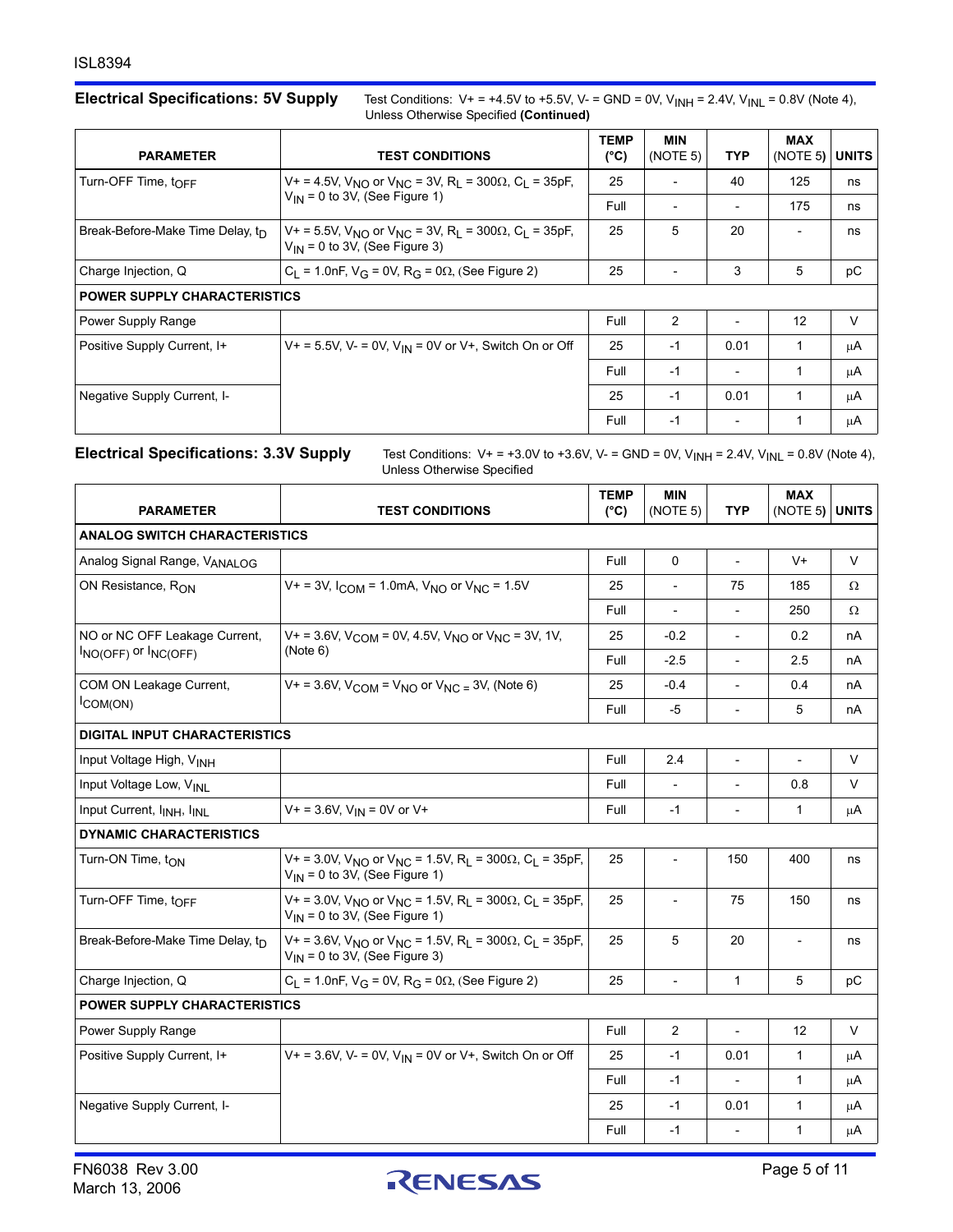# *Test Circuits and Waveforms*



Logic input waveform is inverted for switches that have the opposite logic sense.



Repeat test for all switches.  $C_L$  includes fixture and stray capacitance.

$$
V_{OUT} = V_{(NO or NC)} \frac{R_L}{R_L + R_{(ON)}}
$$

**FIGURE 1B. TEST CIRCUIT**







Logic input waveform is inverted for switches that have the opposite logic sense.

**FIGURE 2A. MEASUREMENT POINTS**

Repeat test for all switches. CL includes fixture and stray capacitance.

#### **FIGURE 2B. TEST CIRCUIT**

**FIGURE 2. CHARGE INJECTION**





**FIGURE 3B. TEST CIRCUIT**

Repeat test for all switches.  $C_1$  includes fixture and stray capacitance.

**FIGURE 3A. MEASUREMENT POINTS**

#### **FIGURE 3. BREAK-BEFORE-MAKE TIME**

March 13, 2006

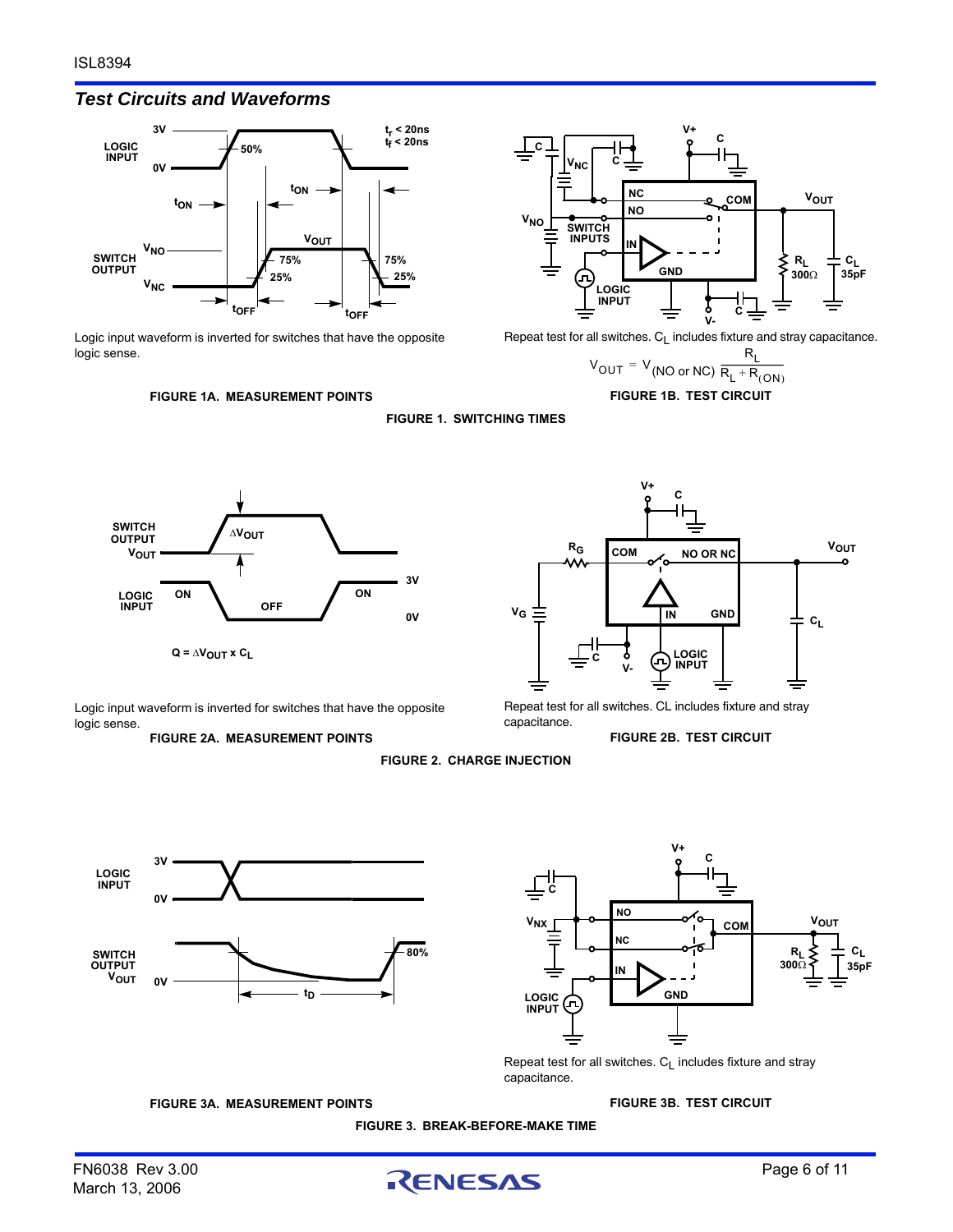### *Test Circuits and Waveforms* **(Continued)**



Repeat test for all switches.

#### **FIGURE 4. OFF ISOLATION TEST CIRCUIT**





# *Detailed Description*

The ISL8394 quad analog switches offer precise switching capability from a bipolar  $\pm 2V$  to  $\pm 6V$  or a single 2V to 12V supply with low on-resistance (17 $\Omega$ ) and high speed operation ( $t_{ON}$  = 50ns,  $t_{OFF}$  = 30ns). The devices are especially well suited to portable battery powered equipment thanks to the low operating supply voltage (2V), low power consumption (5W), low leakage currents (2.5nA max). High frequency applications also benefit from the wide bandwidth, and the very high off isolation and crosstalk rejection.

# *Supply Sequencing And Overvoltage Protection*

With any CMOS device, proper power supply sequencing is required to protect the device from excessive input currents which might permanently damage the IC. All I/O pins contain ESD protection diodes from the pin to V+ and to V- (see



Repeat test for all switches.

**FIGURE 5. RON TEST CIRCUIT** 



**FIGURE 6. CROSSTALK TEST CIRCUIT FIGURE 7. CAPACITANCE TEST CIRCUIT** 

Figure [8\)](#page-7-0). To prevent forward biasing these diodes, V+ and V- must be applied before any input signals, and input signal voltages must remain between V+ and V-. If these conditions cannot be guaranteed, then one of the following two protection methods should be employed.

Logic inputs can easily be protected by adding a  $1k\Omega$ resistor in series with the input (see Figure [8](#page-7-0)). The resistor limits the input current below the threshold that produces permanent damage, and the sub-microamp input current produces an insignificant voltage drop during normal operation.

Adding a series resistor to the switch input defeats the purpose of using a low  $R_{ON}$  switch, so two small signal diodes can be added in series with the supply pins to provide overvoltage protection for all pins (see Figure [8](#page-7-0)). These additional diodes limit the analog signal from 1V below V+ to

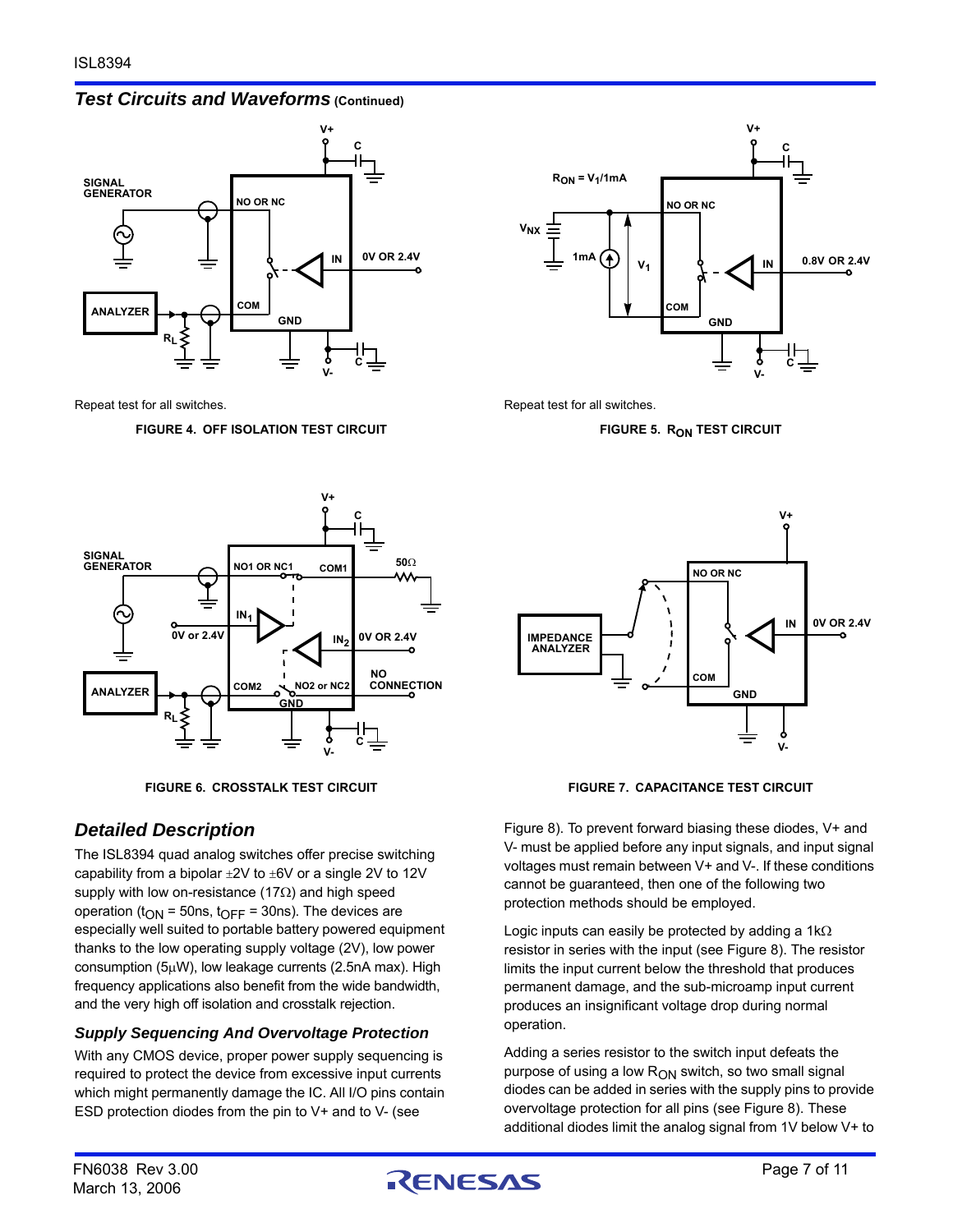1V above V-. The low leakage current performance is unaffected by this approach, but the switch resistance may increase, especially at low supply voltages.



**FIGURE 8. OVERVOLTAGE PROTECTION**

#### <span id="page-7-0"></span>*Power-Supply Considerations*

The ISL8394 construction is typical of most CMOS analog switches, in that they have three supply pins: V+, V-, and GND. V+ and V- drive the internal CMOS switches and set their analog voltage limits, so there are no connections between the analog signal path and GND. Unlike switches with a 13V maximum supply voltage, the ISL8394 15V maximum supply voltage provides plenty of room for the 10% tolerance of 12V supplies  $(\pm 6V$  or 12V single supply), as well as room for overshoot and noise spikes.

This family of switches performs equally well when operated with bipolar or single voltage supplies.The minimum recommended supply voltage is 2V or  $\pm$ 2V. It is important to note that the input signal range, switching times, and onresistance degrade at lower supply voltages. Refer to the electrical specification tables and *Typical Performance* curves for details.

V+ and GND power the internal logic (thus setting the digital switching point) and level shifters. The level shifters convert the logic levels to switched V+ and V- signals to drive the analog switch gate terminals.

# *Logic-Level Thresholds*

V+ and GND power the internal logic stages, so V- has no affect on logic thresholds. This switch family is TTL compatible (0.8V and 2.4V) over a V+ supply range of 2.7V to 10V. At 12V the  $V_{\text{I}H}$  level is about 2.5V. This is still below the TTL guaranteed high output minimum level of 2.8V, but noise margin is reduced. For best results with a 12V supply, use a logic family that provides a  $V_{OH}$  greater than 3V.

The digital input stages draw supply current whenever the digital input voltage is not at one of the supply rails. Driving the digital input signals from GND to V+ with a fast transition time minimizes power dissipation.

### *High-Frequency Performance*

In  $50\Omega$  systems, signal response is reasonably flat even past 200MHz (see Figure 15), with a small signal -3dB bandwidth in excess of 300MHz, and a large signal bandwidth exceeding 300MHz.

An off switch acts like a capacitor and passes higher frequencies with less attenuation, resulting in signal feedthrough from a switch's input to its output. Off Isolation is the resistance to this feedthrough, while Crosstalk indicates the amount of feedthrough from one switch to another. Figure 16 details the high Off Isolation and Crosstalk rejection provided by this switch. At 10MHz, off isolation is about 50dB in 50 $\Omega$  systems, decreasing approximately 20dB per decade as frequency increases. Higher load impedances decrease Off Isolation and Crosstalk rejection due to the voltage divider action of the switch OFF impedance and the load impedance.

### *Leakage Considerations*

Reverse ESD protection diodes are internally connected between each analog-signal pin and both V+ and V-. One of these diodes conducts if any analog signal exceeds V+ or V-.

Virtually all the analog leakage current comes from the ESD diodes to V+ or V-. Although the ESD diodes on a given signal pin are identical and therefore fairly well balanced, they are reverse biased differently. Each is biased by either V+ or V- and the analog signal. This means their leakages will vary as the signal varies. The difference in the two diode leakages to the V+ and V- pins constitutes the analog-signalpath leakage current. All analog leakage current flows between each pin and one of the supply terminals, not to the other switch terminal. This is why both sides of a given switch can show leakage currents of the same or opposite polarity. There is no connection between the analog signal paths and GND.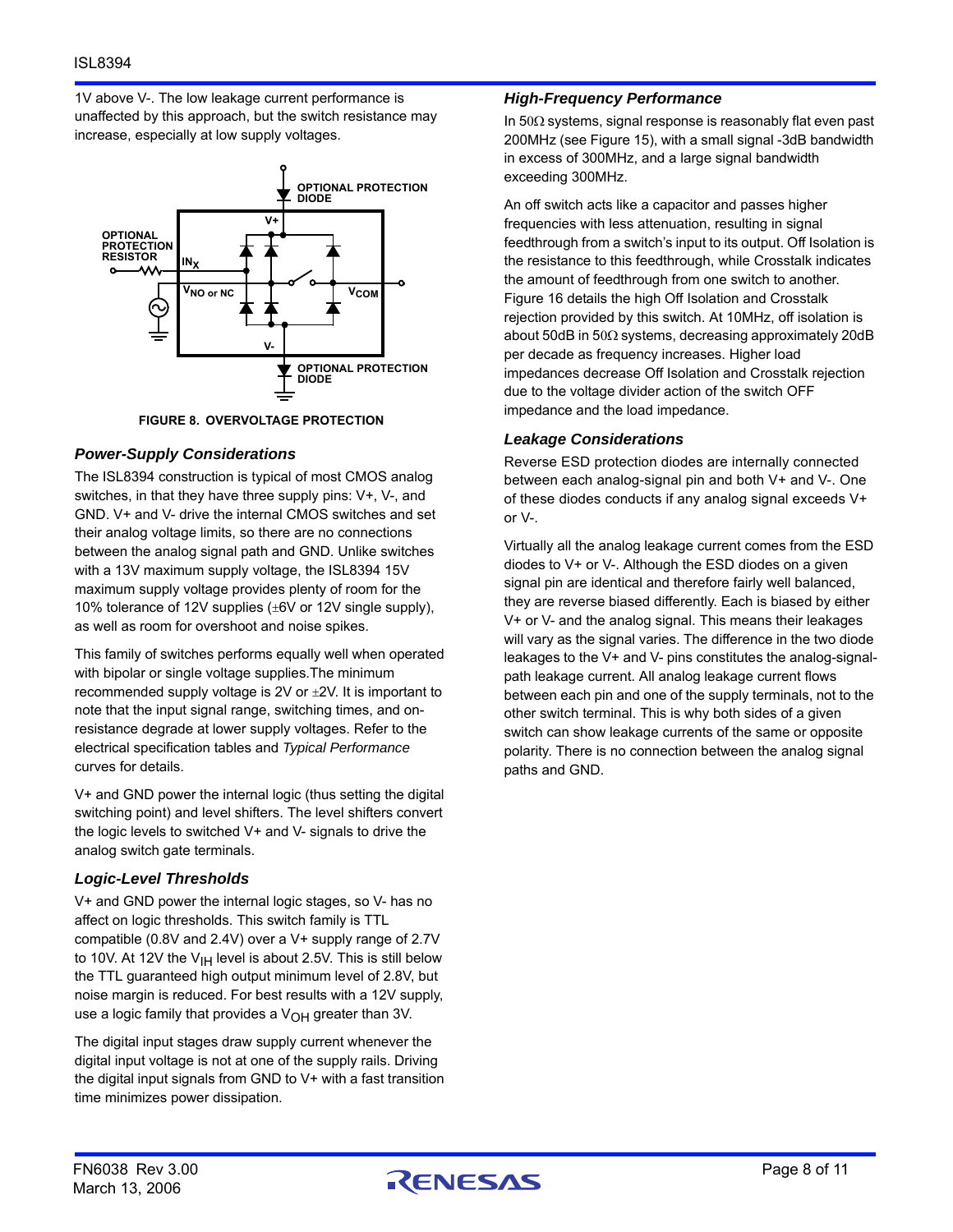# **Typical Performance Curves** T<sub>A</sub> = 25°C, Unless Otherwise Specified







**FIGURE 9. ON RESISTANCE vs SUPPLY VOLTAGE FIGURE 10. ON RESISTANCE vs SWITCH VOLTAGE**



**FIGURE 11. ON RESISTANCE vs SWITCH VOLTAGE FIGURE 12. CHARGE INJECTION vs SWITCH VOLTAGE**

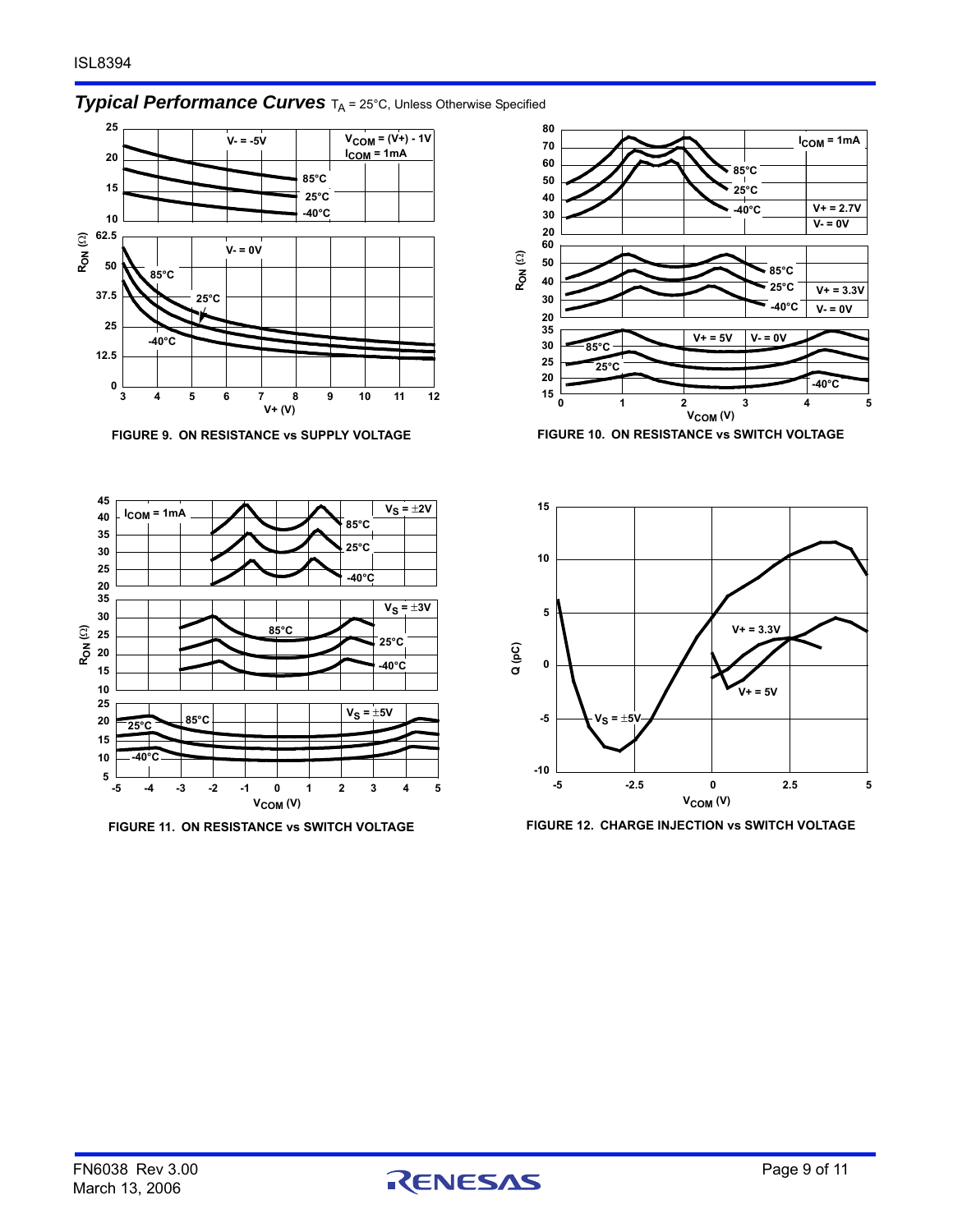

# **Typical Performance Curves**  $T_A$  = 25°C, Unless Otherwise Specified (Continued)





# *Die Characteristics*

**SUBSTRATE POTENTIAL (POWERED UP):**

V-

#### **TRANSISTOR COUNT:**

ISL8394: 418

#### **PROCESS:**

Si Gate CMOS



**FIGURE 13. TURN - ON TIME vs SUPPLY VOLTAGE FIGURE 14. TURN - OFF TIME vs SUPPLY VOLTAGE**